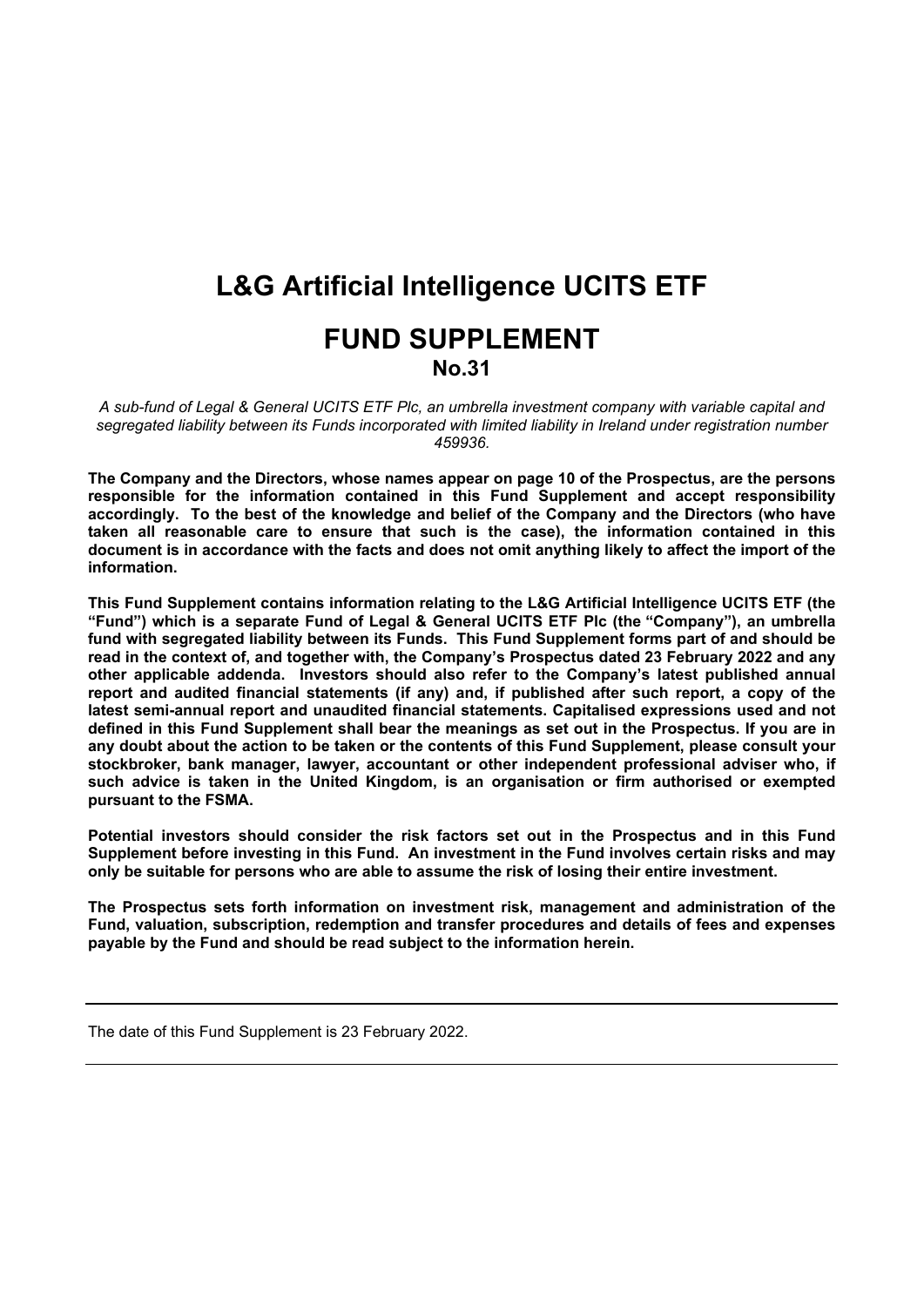### **INVESTMENT OBJECTIVE**

The investment objective of the L&G Artificial Intelligence UCITS ETF (the "**Fund**") is to provide exposure to the global artificial intelligence technology industry.

# **INVESTMENT POLICY**

In order to achieve this investment objective, the Fund will seek to track the performance of the ROBO Global® Artificial Intelligence Index (the "**Index**"). It will do so by investing primarily in a portfolio of equity securities that, as far as possible and practicable, consists of the component securities of the Index in similar proportions to their weightings in the Index and **may have exposure to or invest directly up to 20% of its** Net Asset Value in shares issued by the same body, which limit may be raised to 35% for a single **issuer in exceptional market conditions, including (but not limited to) circumstances in which such issuer occupies a dominant market position.**

Where it is not possible or practicable for the Fund to invest directly in all of the component securities of the Index (for reasons such as, but not limited to, where this would involve difficulties or substantial costs, where one or more securities in the Index becomes temporarily illiquid or unavailable, or as a result of legal restrictions or regulatory limitations that apply to the Fund but not the Index) and/or where consistent with its investment objective, the Fund may also invest in the following additional assets subject to the conditions and within the limits laid down by the Central Bank:

- equity securities of companies involved in the technology sector that are not component securities of the Index, but the risk and return characteristics of which, individually or collectively, closely resemble the risk and return characteristics of constituents of the Index or of the Index as a whole;
- Depositary Receipts relating either to component securities of the Index or to equity securities of the type referred to in the bullet point immediately above; and
- FDIs namely, total return "unfunded" OTC Swaps and exchange-traded equity futures which may be used for investment purposes (such as gaining exposure to the Index and/or any particular constituents of the Index) in accordance with the terms set out in the sections entitled *"Fund Investments",* "*Unfunded OTC Swap Model*" and Schedule II of the Prospectus. While the Fund may invest up to 100% of its Net Asset Value in total return "unfunded" OTC Swaps, it is not expected that this flexibility will be used. The Fund will only invest in FDIs as provided for in the RMP prepared by the Investment Manager in respect of the Fund and filed with the Central Bank.

The Fund may, in addition, employ other techniques relating to transferable securities, including entering into securities lending transactions, investing in repurchase and reverse repurchase transactions and short term money market collective investment schemes, for the purpose of efficient portfolio management only, in accordance with the terms set out in the section entitled "*Efficient Portfolio Management Techniques*" and Schedule II of the Prospectus. While the Fund may invest up to 100% of its Net Asset Value in repurchase and reverse repurchase transactions it is not expected that this flexibility will be used.

The maximum proportion of the Net Asset Value of the Fund that can be subject to securities lending is 45%. The proportion of the Net Asset Value of the Fund that will be subject to securities lending is expected to range from 0% to 45%.

## **TRACKING ERROR**

The estimated anticipated (ex-ante) tracking error for the Fund in normal market conditions is 0.45% (annualised), which is the anticipated volatility of the difference between the return of the Fund's portfolio and the return of the Index. Investors are specifically referred to the section headed "Tracking error" in the Prospectus.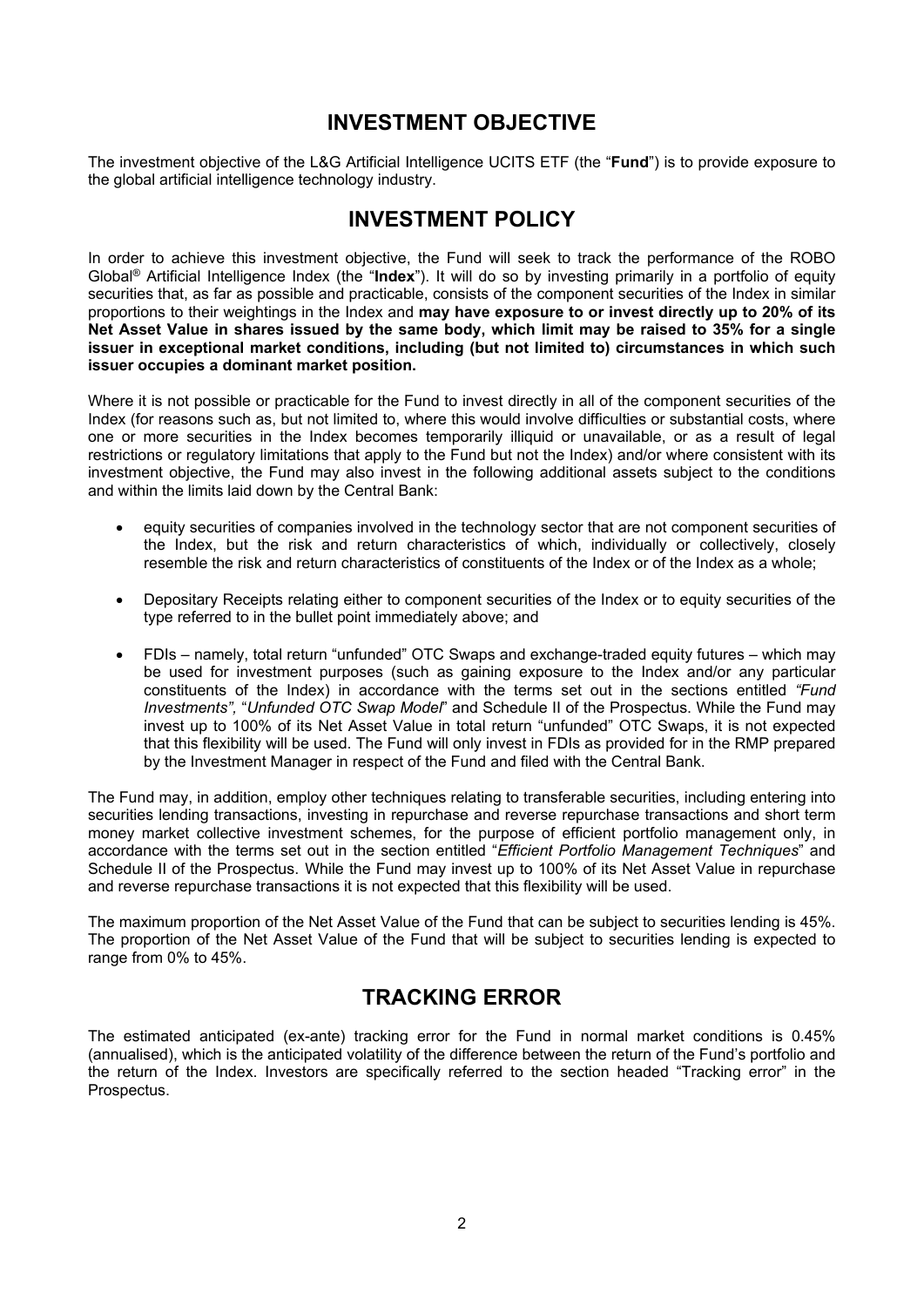## **SUSTAINABILITY**

The Fund promotes social and environmental characteristics. The characteristics promoted by the Fund are met by tracking an Index which excludes companies that fail to adhere to the ROBO Global ESG Policy which is available at [https://www.roboglobal.com/esg-policy/.](https://www.roboglobal.com/esg-policy/)

The Manager aims to ensure that the issuers of investments in which the Fund is invested follow good governance practices. This is achieved by 1) setting expectations with the issuers' management with regard to good governance practices; 2) active engagement with the issuers; 3) utilising its voting rights; and 4) supporting policymakers and legislators to ensure a strong regulatory environment and standards. Active engagement with the issuers is used as a tool to drive progress and influence positive change and is conducted independently and in collaboration with industry peers and broader stakeholders. Engagement activities normally focus on specific material ESG issues and involve formulating an engagement strategy with regard to such issues with the aim to track and review the progress of the issuers during this process. Regular reporting on the outcomes of active engagement can be made available on request or can be found at: [www.lgim.com](https://eur03.safelinks.protection.outlook.com/?url=http%3A%2F%2Fwww.lgim.com%2F&data=04%7C01%7CEliza.Ruddy%40lgim.com%7Ce086a20842c84f1301b008d8ccf7a064%7Cd246baabcc004ed2bc4ef8a46cbc590d%7C0%7C0%7C637484711205446679%7CUnknown%7CTWFpbGZsb3d8eyJWIjoiMC4wLjAwMDAiLCJQIjoiV2luMzIiLCJBTiI6Ik1haWwiLCJXVCI6Mn0%3D%7C1000&sdata=R6FKZDSBDWvzOmay7OEPMexWEUA2HZdkEFwKOofiW%2FM%3D&reserved=0).

### **TAXONOMY**

While the Fund promotes environmental and social characteristics within the meaning of Article 8 of the SFDR, it does not currently commit to investing in "sustainable investments" within the meaning of the SFDR. Accordingly, it should be noted that the investments underlying this Fund do not take into account the EU criteria for environmentally sustainable economic activities within the meaning of the Regulation (EU) 2020/852 (the "**Taxonomy Regulation**") and, as such, the Fund's portfolio alignment with the Taxonomy Regulation is not calculated.

### **INDEX DESCRIPTION**

The Index is designed to measure the performance of certain companies involved in the artificial intelligence technology industry. The companies included in the Index derive a proportion of their revenues from the field of artificial intelligence and are selected in accordance with the ROBO Global® Industry Classification methodology.

At each rebalance of the Index:

- each constituent of the Index must have its shares listed on one or more eligible stock exchanges;
- each existing constituent of the Index must have a minimum market capitalisation of US\$100 million to continue to be eligible for inclusion;
- each company that is not an existing constituent of the Index must have a minimum market capitalisation of US\$200 million to be eligible for inclusion;
- each existing constituent of the Index must have an average daily value traded (based on a trailing 3 month average) of US\$700,000 to continue to be eligible for inclusion unless its average daily value traded in respect of both the current rebalance date and the previous rebalance date was less than US\$850,000, in which case it shall be excluded; and
- each company that is not an existing constituent of the Index must have an average daily value traded (based on a trailing 3 month average) of US\$1,000,000 to be eligible for inclusion.

#### ROBO Global® Industry Classification

The classification of artificial intelligence related companies and the determination of the exchanges from which these stocks are identified is carried out by ROBO Global® LLC.

The companies included in the Index derive a proportion of their revenues from the field of artificial intelligence and have been sub-classified into the following sub-sectors under either "Technology" or "Applications and Services":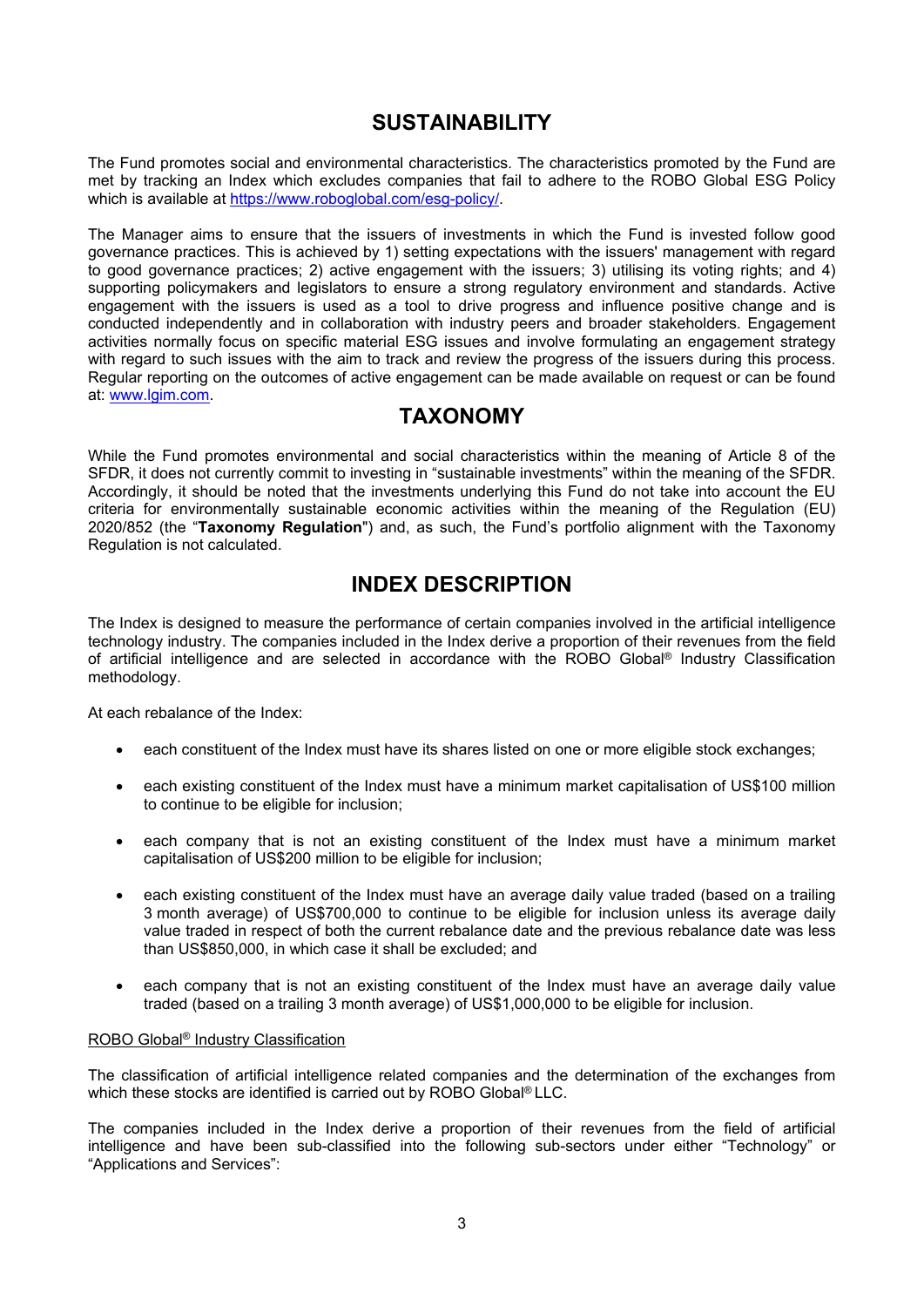#### **Technology:**

- Big Data/Analytics
- Cloud Providers
- Cognitive Computing
- Network and Security
- **Semiconductor**

#### **Applications and Services:**

- Business Process
- Consulting Services
- Consumer
- Ecommerce
- Factory Automation
- **Healthcare**

Further information relating to the industry classification process can be found in the document entitled *"ROBO Global® Industry Classification"* which, as at the date of this Fund Supplement, is available by clicking on the tab entitled *"Industry Classification"* at the following web address: [http://roboglobal.com/eu](http://roboglobal.com/eu-index)[index.](http://roboglobal.com/eu-index)

#### Selection of Index constituents

All companies classified within the ROBO Global<sup>®</sup> Industry Classification as companies involved in the artificial intelligence technology industry are assigned a score which is a measure of a company's revenue, investment exposure and the market positioning in the artificial intelligence industry, based on research conducted by ROBO Global® LLC (the "**Score**"). Companies whose Score is greater than or equal to 50, and who meet all other eligibility requirements as set out above, are eligible for inclusion in the Index.

#### Index Weighting

Constituents are weighted according to their Score. Each constituent's weight is calculated by dividing its Score by the sum of all available Scores in the eligible universe.

#### Calculation Frequency

The Index is a *real-time* index which is calculated every business day from 8:00am London (UK) time to 4:30pm, EST (Eastern Standard Time). It is calculated every 15 seconds.

#### Ownership

ROBO Global® LLC is the Index owner and sponsor, and is the owner of the "ROBO Global®" trademark currently registered in Europe.

#### **Net Total Return**

Total return indices measure the market performance, including price performance and income from regular cash distributions (cash dividends or capital repayments). This income is treated as being reinvested in the Index and thus makes up part of the total index performance. The Index is a *net* total return index which means that cash dividends declared by Index constituents are reinvested in the Index net of withholding tax at the rates (depending on the country of domicile of the Index constituent) set out in the *"Withholding Tax Rates"* table available at: <http://www.solactive.com/news/documents/>.

#### Rebalancing Frequency

The Index is rebalanced on a quarterly basis on the third Friday in March, June, September and December.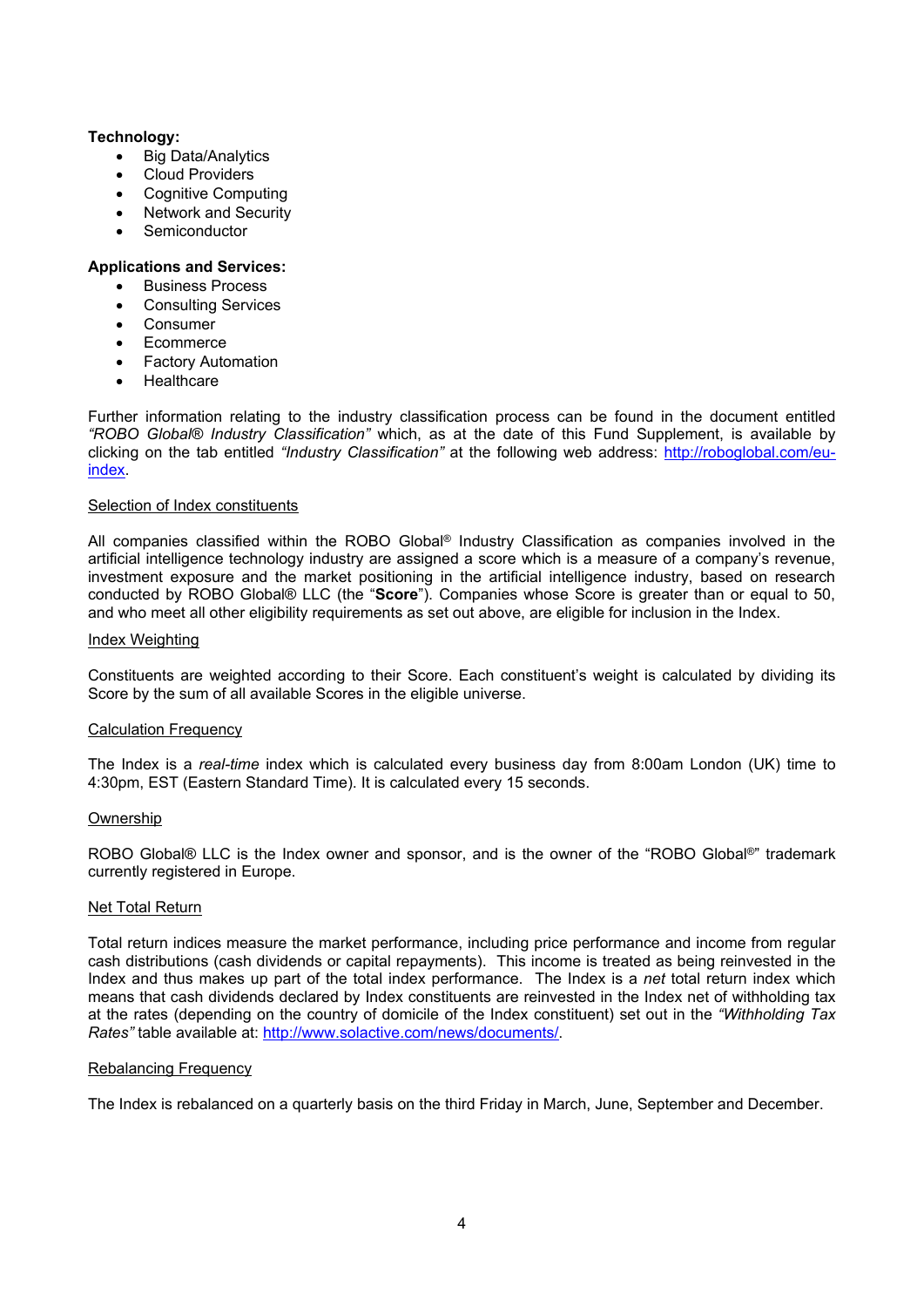#### Further Information

The information set out above is a summary of the principal features of the Index and does not purport to be an exhaustive description. Further information with respect to the component selection criteria, calculation and rebalancing methodology and treatment of corporate events can be found in the *"Calculation Guidelines"* for the ROBO Global® Set of Indices which (as of the date of this Fund Supplement) is available, along with the constituents and weightings of the Index and various other informational materials, at: <https://www.solactive.com/Indices/?index=DE000SLA64P8> and [http://roboglobal.com/eu-index.](http://roboglobal.com/eu-index)

|                                                                        | <b>ISIN</b>  | <b>Bloomberg</b> | <b>Reuters</b> |
|------------------------------------------------------------------------|--------------|------------------|----------------|
| <b>Index</b><br>ROBO Global <sup>®</sup> Artificial Intelligence Index | DE000SLA64Q6 | THNQTR<br>Index  | .THNQTR        |

As at the date of this Fund Supplement, ROBO Global LLC (the Index Provider) and the Index are not included in the Benchmarks Regulation Register. The provision of the Index is on the basis of the transition period provided under the Benchmarks Regulation.

#### Portfolio Composition

The portfolio of Investments held by the Fund is available daily at [www.lgim.com](http://www.lgim.com/).

### **PROFILE OF A TYPICAL INVESTOR**

Only Authorised Participants may purchase ETF Shares in the Fund directly from the Company. All other investors may acquire or purchase ETF Shares only through the secondary market.

It is expected that investors in the Fund will be informed investors who have taken professional advice and who understand (and are able to bear) the risk of losing their investment and who can accept the levels of risks associated with investing in global equity markets, in particular in artificial intelligence technology companies.

### **RISK MANAGEMENT**

The Fund's global exposure, being the incremental exposure and leverage generated by the Fund through its use of FDI, shall be calculated on at least a daily basis using the commitment approach and, in accordance with the requirements of the Central Bank, may at no time exceed 100% of the Fund's Net Asset Value. As noted in the "*Investment Policy"* section above, the Fund's use of FDI is an ancillary element of the investment policy in that it is an alternative means of gaining exposure to the Index, or one or more of the constituents of the Index, in circumstances where direct investment in the constituents of the Index is not possible, practicable or desirable. Regardless of whether exposure to the underlying constituents is obtained by direct investment in the constituents, or by gaining exposure to the constituents through the use of FDI, the same notional value shall be committed to the investment by the Fund. Accordingly, it is not expected that the Fund will be leveraged.

## **RISK FACTORS**

Investors are specifically referred both to the section headed *"Risk Factors"* and to Schedule II in the Prospectus and should consider the following risk factors prior to investing in the Fund.

1. An investment in the Fund exposes an investor to the market risks associated with fluctuations in the Index and the value of securities comprised in the Index. The value of the Index can increase as well as decrease and the value of an investment will fluctuate accordingly. Investors can lose all of the capital invested in the Fund.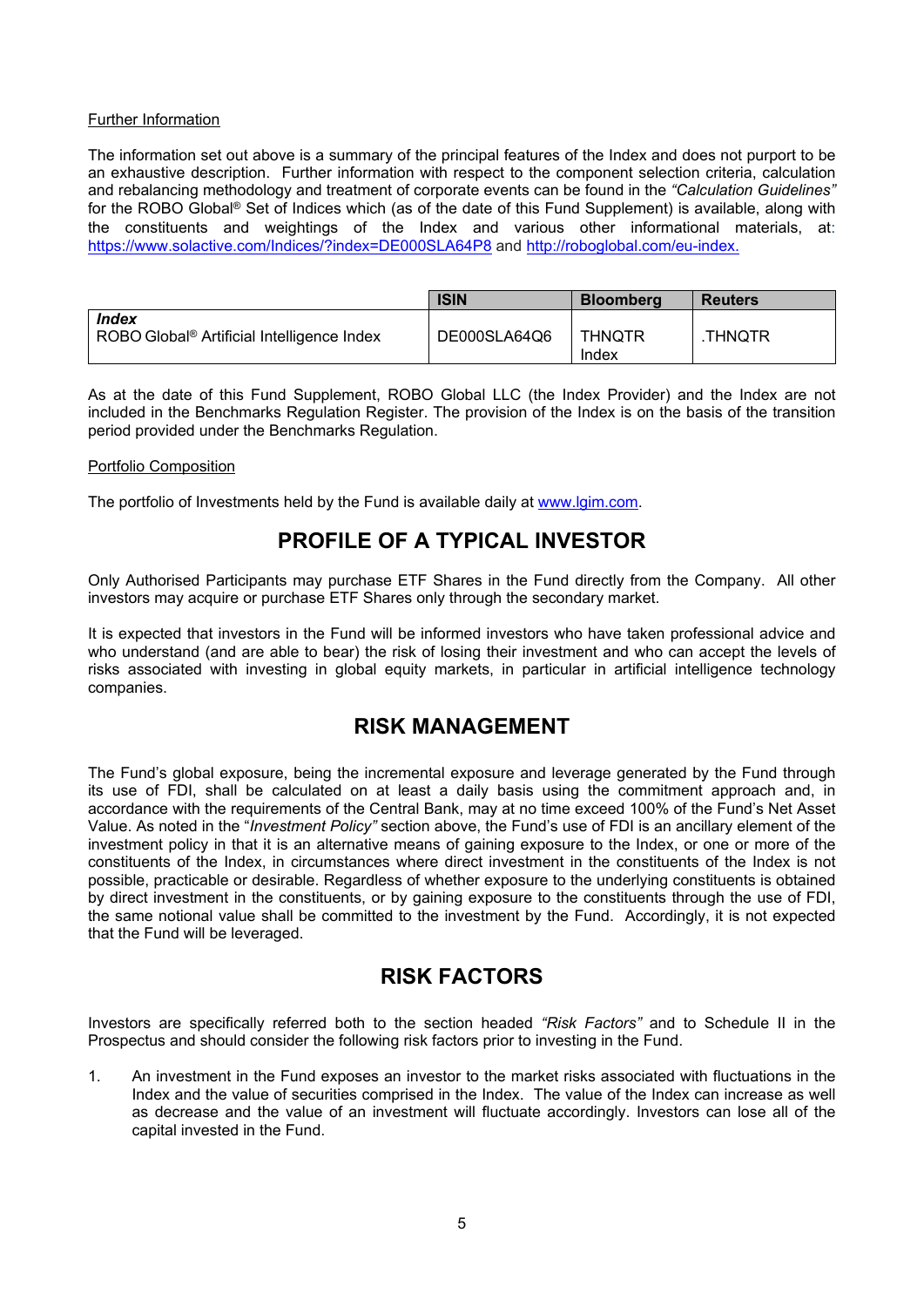- 2. The Fund invests primarily in the equity securities of companies whose business is focused on the artificial intelligence technology industry and, as such, is particularly sensitive to risks to those types of companies. These risks include, but are not limited to, small or limited markets for such securities, changes in business cycles, slow downs in world economic growth and/or technological progress, rapid obsolescence, and government regulation. The publicly traded securities of artificial intelligence technology focused companies can be more volatile than securities of companies that do not rely heavily on technology. Rapid developments in technologies that affect a company's products could have a material adverse effect on such company's operating results. Artificial intelligence technology companies may rely on a combination of patents, copyrights, trademarks and trade secret laws to establish and protect their proprietary rights in their products and technologies. There can be no assurance that the steps taken by these companies to protect their proprietary rights will be adequate to prevent the misappropriation of their technology or that competitors will not independently develop technologies that are substantially equivalent or superior to such companies' technology.
- 3. The Index is typically comprised of a mix of micro, small, mid and large capitalisation companies. Micro, small and mid-capitalisation companies may be more vulnerable to adverse business or economic events than larger, more established companies and may underperform other segments of the market or the equity market as a whole. Securities of micro, small and mid-capitalisation companies generally trade in lower volumes, are often more vulnerable to market volatility and are subject to greater and more unpredictable price changes than larger capitalisation stocks or the stock market as a whole.
- 4. The Fund may acquire China A shares where consistent with its investment policy. Investments in China A shares are exposed to a range of risks (including those outlined in the main Prospectus as being associated with investments made in emerging markets and/or in mainland China), which may have an adverse impact on the value of an investment in the Fund or on the Fund's ability to meet its investment objective.

Any investment made by the Fund in China A shares will be made through the Shanghai-Hong Kong and Shenzhen-Hong Kong Stock Connect programme ("Stock Connect"). Stock Connect is a securities trading and clearing linked programme developed with the aim of achieving mutual stock market access between the Peoples Republic of China ("PRC") and Hong Kong. The Stock Connect programme permits foreign investors, subject to various rules and conditions, to trade certain China A shares that are listed/traded on the Shanghai and Shenzhen Stock Exchanges.

Trading via Stock Connect is subject to its own risks including, but not limited, to the fact that (i) such trading is subject to quota limitations that may affect the Fund's ability to acquire in a timely fashion China A shares in which it intends to invest in pursuit of its investment objective. The potential recalling of securities from the scope of the Stock Connect programme may adversely affect the Fund in a similar fashion, as could the temporary unavailability of relevant China A shares via Stock Connect as a result of trading suspensions on the Shanghai or Shenzhen Exchanges; and (ii) the Fund's interest in any securities acquired via Stock Connect will be "beneficial" only, with the legal interest vesting in the Hong Kong Securities Clearing Company Limited ("HKSCC") as the nominee holder of the securities. Enforcement of beneficial rights and interests is currently uncertain under PRC law and therefore, in the unlikely event that HKSCC goes into liquidation, the Fund may be exposed to the risk that the China A shares in which it has an interest will be treated as part of the general pool of assets available for distribution to HKSCC's creditors and not as being segregated for the exclusive benefit of the Fund.

## **THE SHARES**

As at the date of this Fund Supplement, the Fund only has a single class of Shares which are ETF Shares as detailed in the table below. Additional classes of Shares may be added in the future in accordance with the requirements of the Central Bank.

Shares are freely transferable subject to and in accordance with the provisions of the Articles and as set out in the Prospectus.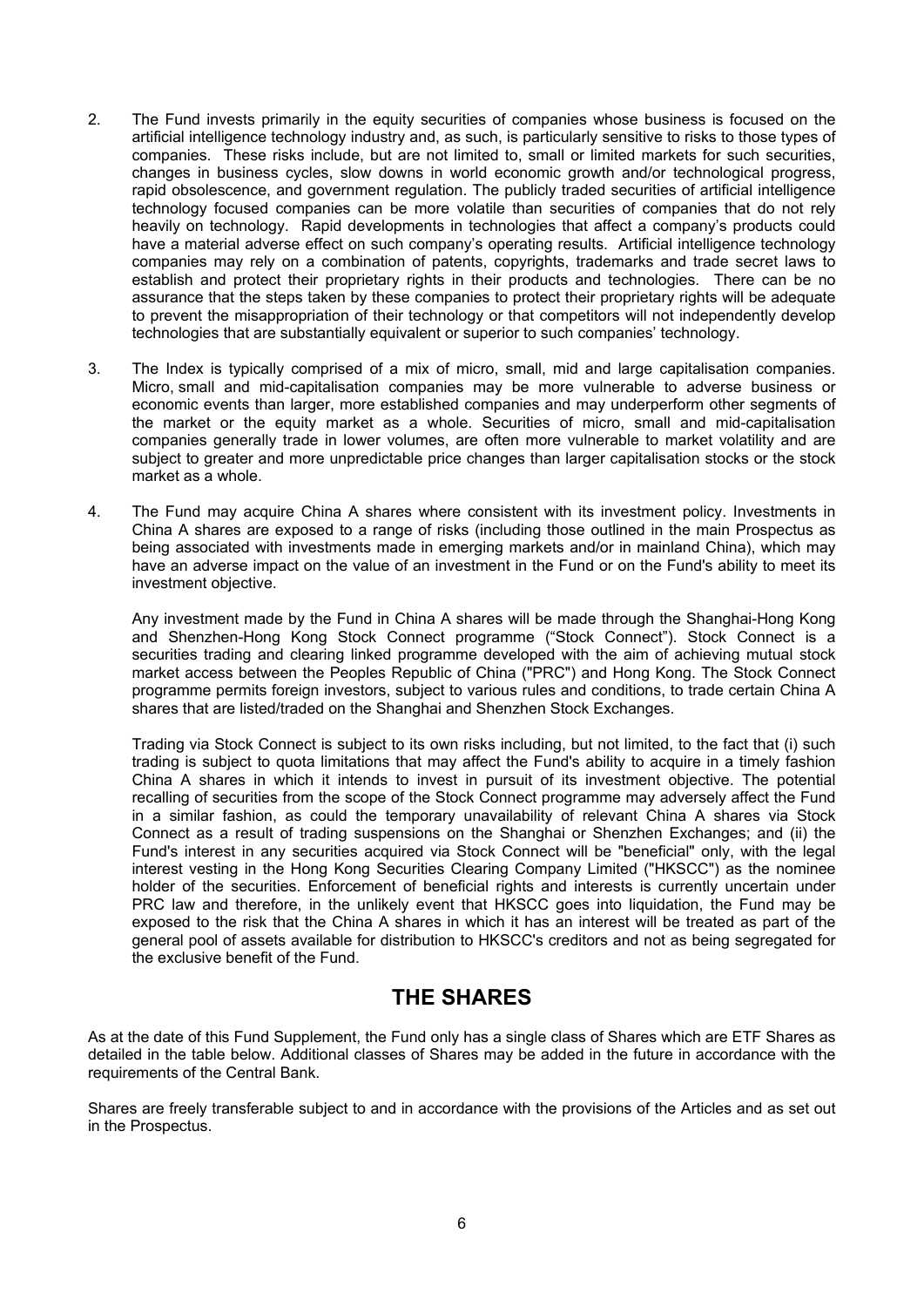As with other Irish companies limited by shares, the Company is required to maintain a register of Shareholders. ETF Shares will be held by the Common Depository's Nominee (as registered holder) in registered form. Only persons appearing on the register of Shareholders (i.e. the Common Depository's Nominee) will be a Shareholder. Fractional Shares will not be issued. No temporary documents of title or Share certificates will be issued (save for the Global Share Certificate, as set out in the Prospectus). A trade confirmation will be sent by the Administrator to the Authorised Participants.

| <b>Share Class</b>          | <b>Share Class</b><br><b>Type</b> | <b>Minimum Subscription /</b><br><b>Redemption Amount</b> | <b>TER*</b> | <b>Dividend policy</b> |
|-----------------------------|-----------------------------------|-----------------------------------------------------------|-------------|------------------------|
| <b>USD Accumulating ETF</b> | <b>ETF Shares</b>                 | 50,000 Shares                                             | 0.49%       | N/A                    |

*\*Expressed as a % per annum of the Net Asset Value of the Share class.* 

# **STOCK EXCHANGE LISTINGS**

As at the date of this Fund Supplement, the following classes of ETF Shares have been admitted to trading on the stock exchanges listed below. Applications for the admission to additional stock exchanges of existing and new classes of ETF Shares may be made from time to time.

| <b>Share Class</b>   | <b>Share Class</b><br>Type | Listing<br><b>Exchange</b>   | Listing<br><b>Currency</b> | <b>ISIN</b>  | <b>Bloomberg</b><br>code | <b>Reuters code</b> |
|----------------------|----------------------------|------------------------------|----------------------------|--------------|--------------------------|---------------------|
| USD Accumulating ETF | <b>ETF Shares</b>          | London Stock<br>Exchange     | USD.                       | IE00BK5BCD43 | AIAI LN                  | LGAIAI.L            |
|                      |                            | London Stock<br>Exchange     | <b>GBX</b>                 | IE00BK5BCD43 | AIAG LN                  | AIAG.L              |
|                      |                            | Deutsche<br>Borse            | <b>EUR</b>                 | IE00BK5BCD43 | <b>XMLD GY</b>           | AIAG.DE             |
|                      |                            | Borsa Italiana               | <b>EUR</b>                 | IE00BK5BCD43 | <b>AIAI IM</b>           | LGAIAI.MI           |
|                      |                            | <b>SIX Swiss</b><br>Exchange | <b>CHF</b>                 | IE00BK5BCD43 | AIAI SW                  | AIAIR.S             |

# **DEALING PROCEDURES**

The procedures for subscribing for and redeeming of Shares are outlined in the Prospectus. Subscriptions and redemptions in the Fund may be in cash or, where agreed with the Manager or its delegate, on an *in specie* basis.

Shares may be subscribed for in the manner set out in the Prospectus under the heading *"Subscriptions"*, beginning on page 55.

Shares in the Fund may be redeemed as described in the Prospectus under the heading *"Redemptions"* beginning on page 63.

In the context of each application for subscription for or redemption of Shares, the Manager (or its appointed delegate) shall have sole discretion as to whether Duties and Charges are charged as a fixed amount or charged to match the exact cost to the Company of purchasing or selling the relevant underlying Investments. Where Duties and Charges are charged as a fixed amount, such fixed amount shall not exceed 5% of Net Asset Value of Shares being applied for or redeemed.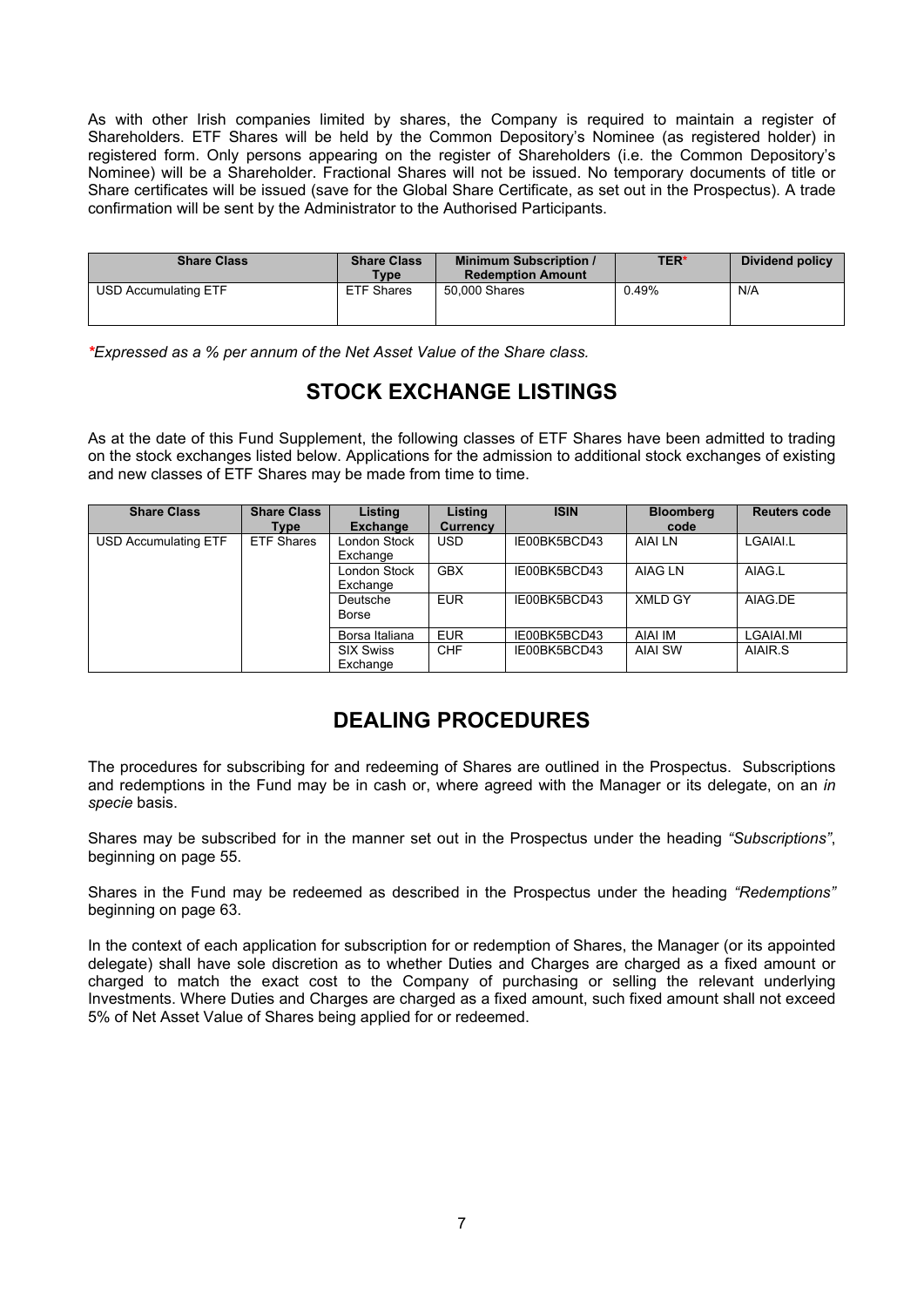# **DEALING INFORMATION**

| <b>Base Currency</b>              | <b>USD</b>                                                                                                                                                                                                                                                                                                                                                                                                                                                                                                                                                                                                      |  |
|-----------------------------------|-----------------------------------------------------------------------------------------------------------------------------------------------------------------------------------------------------------------------------------------------------------------------------------------------------------------------------------------------------------------------------------------------------------------------------------------------------------------------------------------------------------------------------------------------------------------------------------------------------------------|--|
| <b>Dealing Currency</b>           | The dealing currency for each class of Shares is the currency of<br>denomination of the relevant class of Shares.                                                                                                                                                                                                                                                                                                                                                                                                                                                                                               |  |
| <b>Business Day</b>               | A day on which banks and markets and exchanges are open for business in<br>the United Kingdom.                                                                                                                                                                                                                                                                                                                                                                                                                                                                                                                  |  |
| Dealing Day                       | An Index Publication Day and a day on which no Significant Markets are<br>closed for business or such Business Day(s) as the Directors may from time<br>to time determine (subject to advance Shareholder notice) for dealings in the<br>Fund provided always that there shall be at least one Dealing Day each<br>fortnight. The Promoter maintains an online "Dealing Day Calendar" at:<br>www.lgim.com, where advance notice of all expected Dealing Days for the<br>Fund is published on an ongoing basis. The Dealing Day Calendar is also<br>available on request from the Manager and from the Promoter. |  |
| <b>Dealing Deadline</b>           | The cut-off time in respect of any Dealing Day for receipt of applications for<br>subscriptions and redemptions in the Fund as shall be set out on<br>www.lgim.com, which information shall be kept up to date.                                                                                                                                                                                                                                                                                                                                                                                                 |  |
| Minimum<br>Subscription<br>Amount | Please refer to the table contained in the section above entitled "The Shares".                                                                                                                                                                                                                                                                                                                                                                                                                                                                                                                                 |  |
| Minimum<br>Redemption<br>Amount   | Please refer to the table contained in the section above entitled "The Shares".                                                                                                                                                                                                                                                                                                                                                                                                                                                                                                                                 |  |
| <b>Settlement Time</b>            | Settlement of subscriptions shall generally occur within two Business Days<br>after the relevant Dealing Day (unless otherwise agreed with the Manager or<br>its delegate).                                                                                                                                                                                                                                                                                                                                                                                                                                     |  |
|                                   | Settlement of redemptions shall generally occur within three Business Days<br>after the relevant Dealing Day (unless otherwise agreed with the Manager or<br>its delegate).                                                                                                                                                                                                                                                                                                                                                                                                                                     |  |
| Valuation                         | The Valuation Point is the time at which the value of the Index is determined.                                                                                                                                                                                                                                                                                                                                                                                                                                                                                                                                  |  |
|                                   | Investments of the Fund which are listed or traded on a Regulated Market for<br>which quotations are readily available shall, subject to the provisions of the<br>Articles, be valued at the last traded price.                                                                                                                                                                                                                                                                                                                                                                                                 |  |
| <b>TER</b>                        | Please refer to the table contained in the section above entitled "The Shares"<br>for the TER applicable to each Share class.                                                                                                                                                                                                                                                                                                                                                                                                                                                                                   |  |
|                                   | Brokerage and extraordinary expenses are excluded from the TER figure -<br>see section entitled "Fees and Expenses" on page 72 of the Prospectus.                                                                                                                                                                                                                                                                                                                                                                                                                                                               |  |
|                                   | Fees and expenses relating to the establishment of the Fund are borne by                                                                                                                                                                                                                                                                                                                                                                                                                                                                                                                                        |  |

# **TAXATION**

A description of the taxation applicable to the Company and its investors is outlined under the heading "*Taxation*" in the Prospectus.